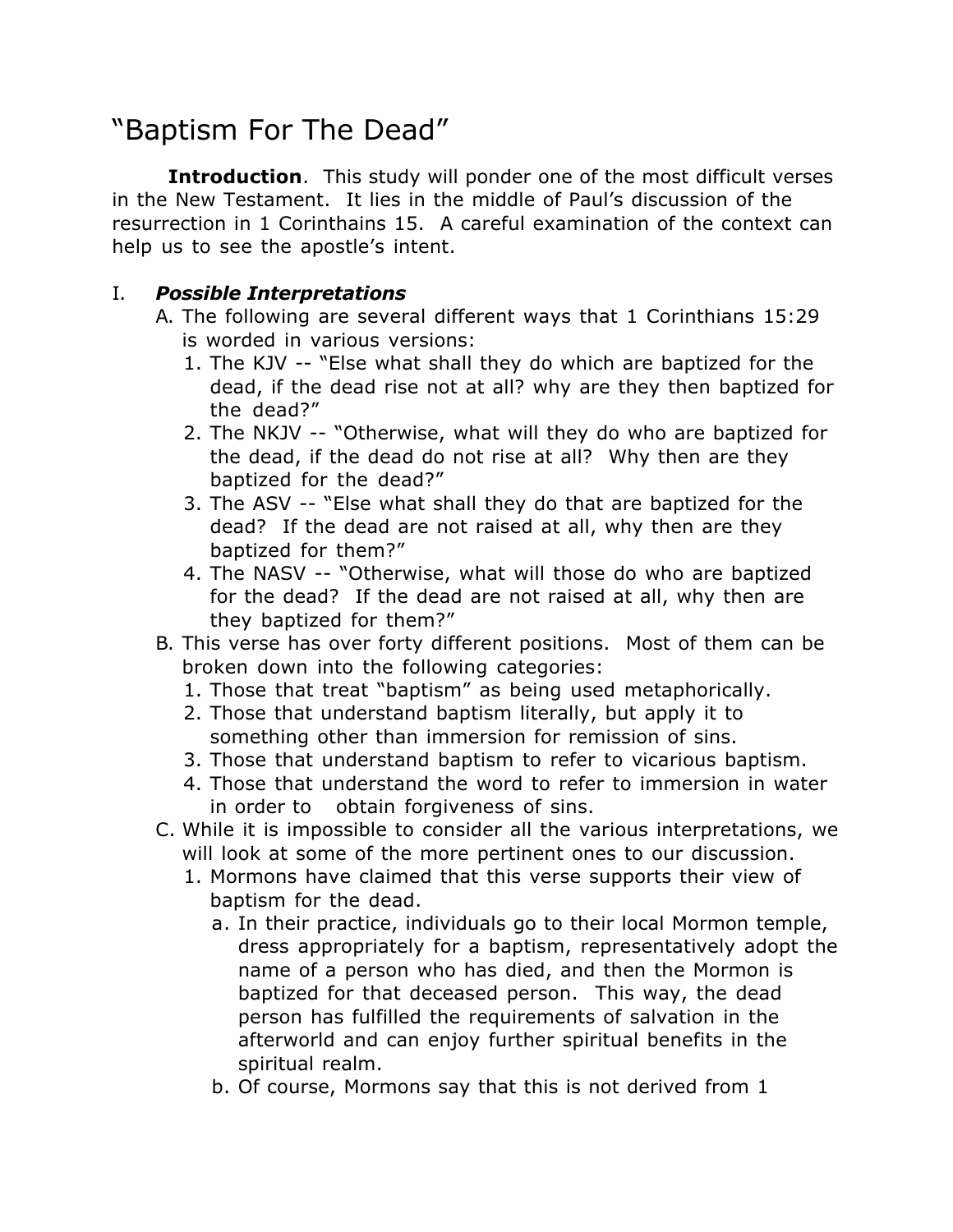Corinthians 15:29, but from modern revelation which restored that practice and the understanding and authority necessary for it to be done. No first-century Christian reading Paul's epistle could possibly have misinterpreted the expression *hyper ton nekron* ("for the sake of the dead") to mean that the faith of a living Christian could possibly be reckoned to the benefit of a dead Christian, whether he was genealogically related to him or not. Furthermore, this interpretation wrests the verse out of context, as we will observe shortly.

- 2. Another position states that Paul was using an example from the pagans in vs. 29. This is significant because it is contended that Christians were not practicing baptism for the dead, but the pagans were. Just north of Corinth was a city named Eleusis. This was the location of a pagan religion where baptism in the sea was practiced to guarantee a good afterlife. The Corinthians were known to be heavily influenced by other pagan customs. It may be that the Corinthians were being influenced by the Eleusis religious practices where baptism for the dead was practiced. The point is that even the pagans believe in the resurrection, otherwise, why would they baptize for the dead? So, the resurrection is a reality and is going to happen. This interpretation is based upon the use of the third person plural (they) which the verb "baptizo" is in. But it is problematic that Paul would bring up this heathen practice as if somehow it should teach a lesson to the Corinthians without any refutation.
- 3. Some take the position that the verse is a series of rhetorical questions which make the point that if the dead are not raised, one's baptism is absolutely nonsensical. If there is no resurrection from the dead, what difference does it make whether or not one has his sins washed away? In other words, is one baptized in order to forever be in the realm of the dead?
- 4. Another position says that the Corinthians were inconsistent. Their practice: death, burial, and resurrection. Their doctrine: death, burial, no resurrection. They must change either their preaching or their practice. This would mean that every time they immerse, they needed to drown them. This would make their baptism agree with their doctrine. But if they continue to baptize as they have been, they need to recognize that this is an eloquent proclamation of the resurrection. In other words, the way they baptize reveals their view of dead people – they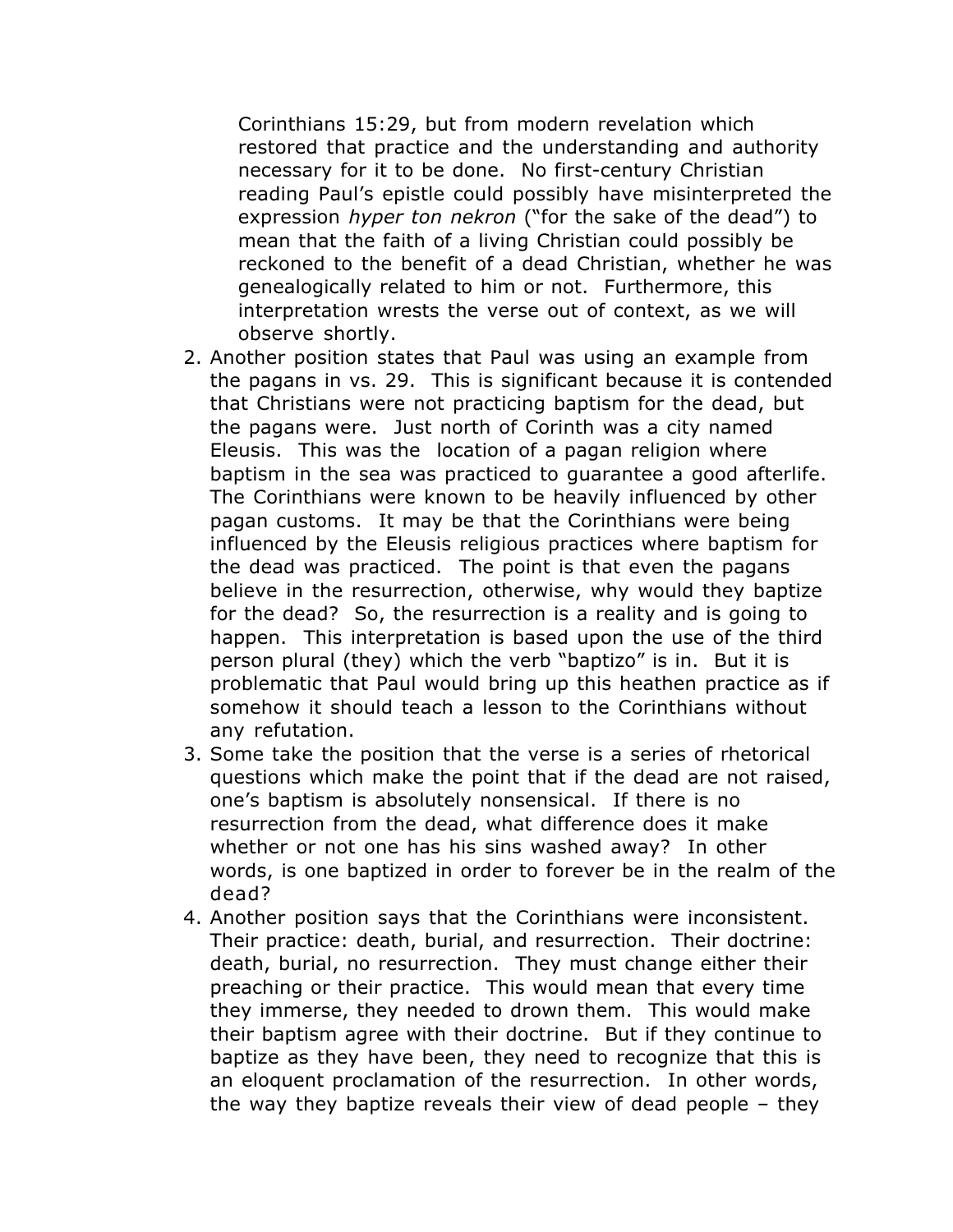are raised, which contradicts their doctrine.

5. Some take the position that people submitted to baptism "for the sake of the dead" (the preposition *hyper* is intended to mean "for the sake of" rather than "on behalf of" in this particular context), even though their primary motivation would be to get right with God, as sinners in need of a Savior. The "dead" in this interpretation may either be loved ones dear to the one baptized or influential Christians who have passed on or who were martyred for the cause of Christ. The one who has been deeply impressed by the example of a dying Christian may have been moved to join him or her in obedience to the Lord -- in the joyous expectation of meeting that one in his glorified resurrection body.

## II. *A Consideration Of The Context*

- A. This chapter is one long treatise on the subject of the resurrection of the dead. It is obvious that the Corinthians accepted Christ's resurrection but denied the resurrection of Christians.
- B. Current philosophical opinion in intellectual Greek circles as well as among the Jewish Sadducees was that such a reconstitution of bodily form was impossible once physical death had occurred. The appearance of resurrected Old Testament saints in bodily form to many observers in Jerusalem after the death of Jesus on the cross was apparently dismissed as hallucinations (Matthew 27:52). But throughout this chapter, the apostle shows that the bodily resurrection of Christians in the end of time is guaranteed by the bodily resurrection of Christ Himself.
- C. The chapter can be divided into six paragraphs:
	- 1. Vss. 1-11 -- The evidence of the resurrection.
		- a. The resurrection of Christ is a historic fact proven by the message of the gospel, the testimony of witnesses, and the conversion of Paul himself.
		- b. Paul and the rest of the apostles always preached the resurrection as part of the gospel. The bodily resurrection is a part of the gospel whether it was preached by Paul or any other apostle.
	- 2. Vss. 12-19 -- The importance of the resurrection.
		- a. Paul had preached the gospel to them, they had believed, and their lives had been transformed.
		- b. But if the dead rise not, then Christ is dead and that gospel is a lie. Faith is only good if a person lives; there is no hope after death.
	- 3. Vss. 20-28 -- The plan of the resurrection.